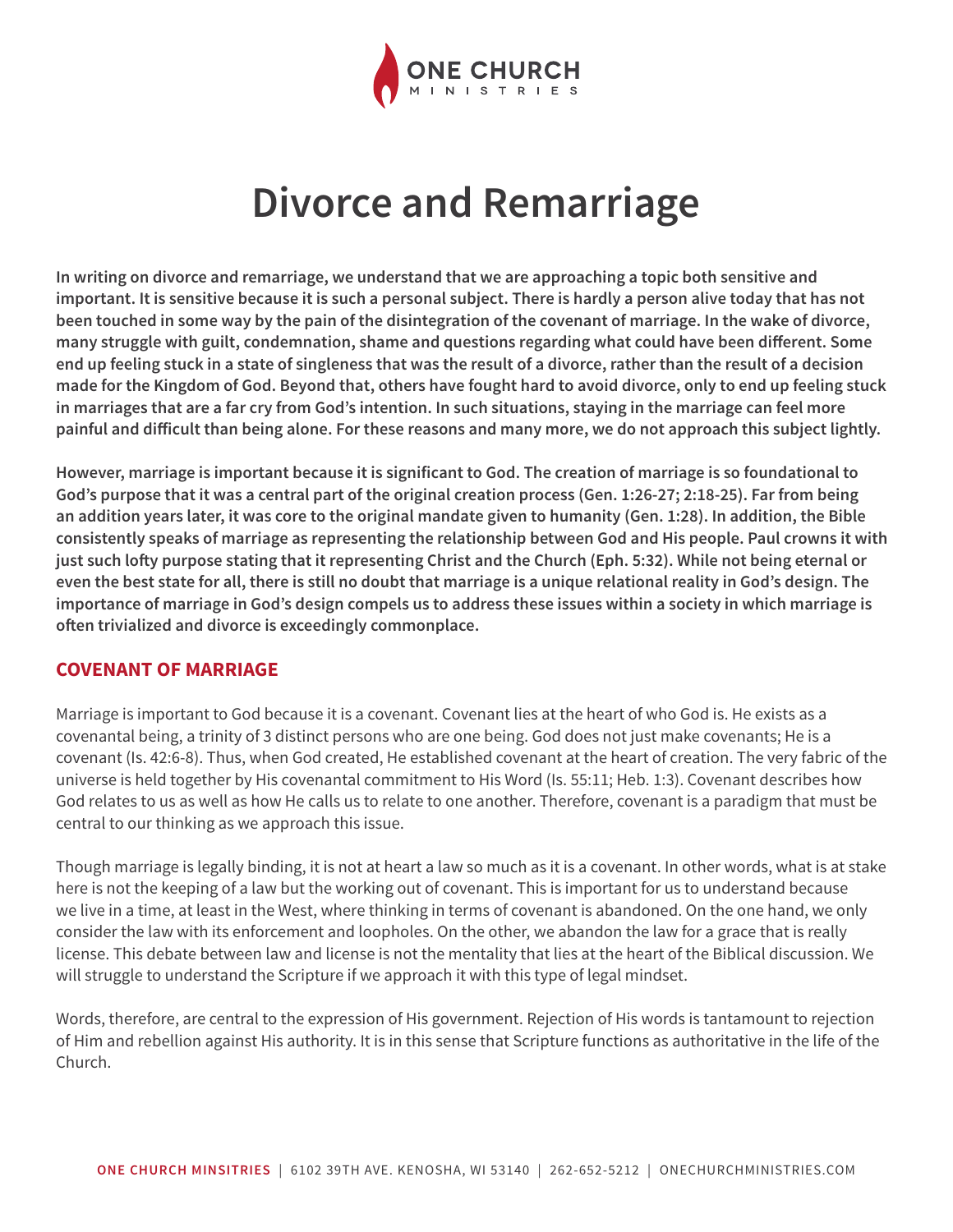The Biblical approach to marriage, divorce and remarriage is determined by the state of the covenant. Are we living faithfully in the covenant? At what point is covenant made? Under what conditions is the covenant actually broken in the eyes of God? We must remember that there is an important difference between being unfaithful to the covenant and the covenant actually being broken. Any type of sin is unfaithfulness, but covenant is stronger than the sin. However, some sin is an actual breaking of covenant effectually dissolving it. Therefore, the Bible concerns itself not so much with the question of, "Can a Christian divorce?" But rather, "Is the covenant broken or still in place?"

From Genesis onward, we understand that marriage is to be lifelong. Any dissolution of marriage must be a radical breach of the divine institution. It could not occur without a rupturing of the human-divine relationship first. Indeed, that is what happened leading to the entrance of sin and all of the devastation that is its fruit.

At the same time, we recognize that while the reason for divorce may be sinful the permission to divorce may actually be God-given. This is not to say that divorce is part of God's plan and intention. It is to say that there are situations when it is tolerated and valid. What leads to divorce is sin and evil. However, God provides mercy and grace within the aftermath of sin.

We will proceed by laying out the Old Testament background leading to the debates of Jesus' day regarding divorce and remarriage. With that context in mind, we will look at each New Testament passage that directly addresses divorce and remarriage trying to interpret what it is intended to communicate in its original setting, rather than forcing the passages to answer the questions that we may currently have. We will examine the passages individually attempting to hear the notes of truth that each of them is contributing to the scriptural teaching on marriage and divorce. Then, we will harmonize all of the passages in coming to some conclusions on the biblical practices of divorce and remarriage. We will attempt to bring all of their teachings together in application and in answer to many of the questions and issues that we face.

By the end, we will attempt to establish several categories of understanding:

- 1. We will discover when the Bible allows for a valid divorce. By that phrase, we mean a divorce that is the result of the dissolution or breaking of the covenant resulting in a divinely authorized freedom to remarry.
- 2. We will observe where the Bible may concede divorce but restrict remarriage. In such cases, the individual is instructed to remain single or reconcile.
- 3. We will see when divorce is not encouraged or allowed.
- 4. We will briefly consider those areas that are not clearly addressed in Scripture and are left to the conscience and discernment of those involved.

# **OLD TESTAMENT BACKGROUND**

During Jesus' time, considerable arguments were occurring over the Old Testament's teaching on the issues of marriage, divorce and remarriage. In particular, the debates focused on the interpretation of Deuteronomy 24:1-4.!

*"When a man takes a wife and marries her, if then she finds no favor in his eyes because he has found some indecency in her, and he writes her a certificate of divorce and puts it in her hand and sends her out of his house, and she departs out of his house, and if she goes and becomes another man's wife, and the latter man hates her and writes her a certificate of divorce and puts it in her hand and ends her out of his house, or if the latter man dies, who took her to be his wife, then her former husband, who sent her away, may not take her again to be his*  wife, after she has been defiled, for that is an abomination before the Lord. And you shall not bring sin upon the *land that the Lord your God is giving you for an inheritance."*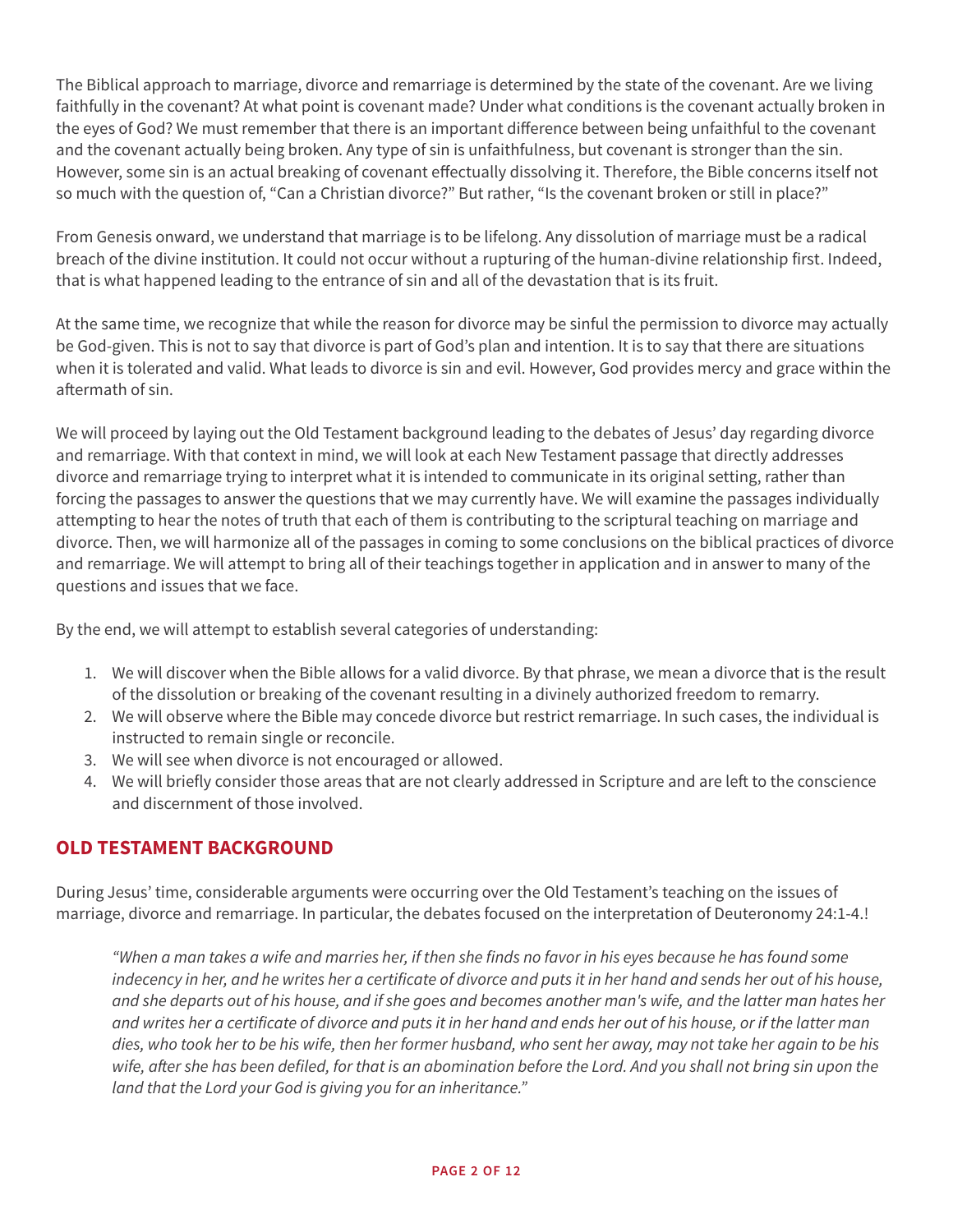To begin, it is helpful to point out that the goal of this instruction was mainly to prevent a husband from remarrying a wife he had divorced, if she had subsequently remarried. He is not laying down a universal principle of divorce but dealing with an individual application due to a specific problem that might arise.

Further, the passage does not sanction or legitimize the original reason for divorce on the husband's side. There is nothing here to indicate that the divorce was a valid dissolving of covenant. The passage merely is setting up a scenario that may exist (i.e., if a man gives his wife a certificate of divorce), and then determines how to deal with the situation now that one is in it. As we will shortly see, Jesus will answer the question of the legitimacy of the original divorce.

Additionally, the instruction seems more concerned with the protection of the wife. The reason for divorce, as we will discuss below, seems clearly to be less than adultery. The fact that the woman is not considered adulterous is seen by the lack of any punishment for sin but rather freedom to remarry. The husband who may feel he has cause for the divorce must still give her a certificate of divorce. This bill of divorce allowed her to remarry and most likely allowed her to keep her marital inheritance that is lost in the case of adultery.

What proved most problematic about this passage was the cause of divorce. All that was needed for this certificate to be issued was that the husband "found some indecency in her". In Jesus' day, this statement, "some indecency" was subject to no small debate as a rather mysterious reason for divorce.

Previously, most Jewish teachers argued that it is not likely that this phrase refers to adultery in the strictest sense of the term. Moses could have simply used that more specific word. Additionally, most cases involving adultery were already covered in the Law. The penalty for adultery was already clarified in Leviticus 20:10 and Deuteronomy 22:23- 27. The penalty for adultery was death which makes divorce irrelevant.

Suspected adultery is discussed in Numbers 5:11-31. A charge against a newlywed suspected of not being a virgin is clarified in Deuteronomy 22:13-21. As well, Deuteronomy 22 deals with a charge of sexual unfaithfulness in engagement, the victim of rape, and pre-marital sex.

This term indecency is not found in any of these adultery passages. Further, these instructions closely follow the already clear commands about adultery and are presented as a different case. Since the word was also used for nakedness, the closest the Jewish interpreters could come to some sense of definition was that the term must be associated with sexual indecency or ritual uncleanness.

As a result, two dominant interpretations emerged as an explanation of this passage. First, this is some sort of unfaithfulness short of intercourse effectually allowing for two levels of adultery. Second, this passage allows a husband who cares for an adulterous wife to choose not to prosecute her for the unfaithfulness which would end in stoning. Rather, he can show compassion by just divorcing her. However, the phrase remained without clear definition. The actual meaning of the passage came into stronger debate during the time of Jesus.

A rabbi called Hillel emerged with a new interpretation of Deuteronomy 24 sparking a heated controversy. He pointed out that the passage refers to a "cause" of sexual immorality (translated above as "some"). Why say a "cause of sexual immorality" rather than just "sexual immorality"? This word cause must refer to a broader and different ground for divorce than just the action of sexual immorality. This different ground is simply "a cause" and could, therefore, be any cause. Similar to a no-fault divorce, this allowed a husband to divorce for any cause (e.g., not having enough sex, a wife's nagging, letting down her hair in public, finding someone better looking or even something as simple as burning a meal). This new interpretation was called "any cause" divorce and proved very popular with the common people. The husband was free to divorce while the wife was protected by the certificate. In many cases, both sides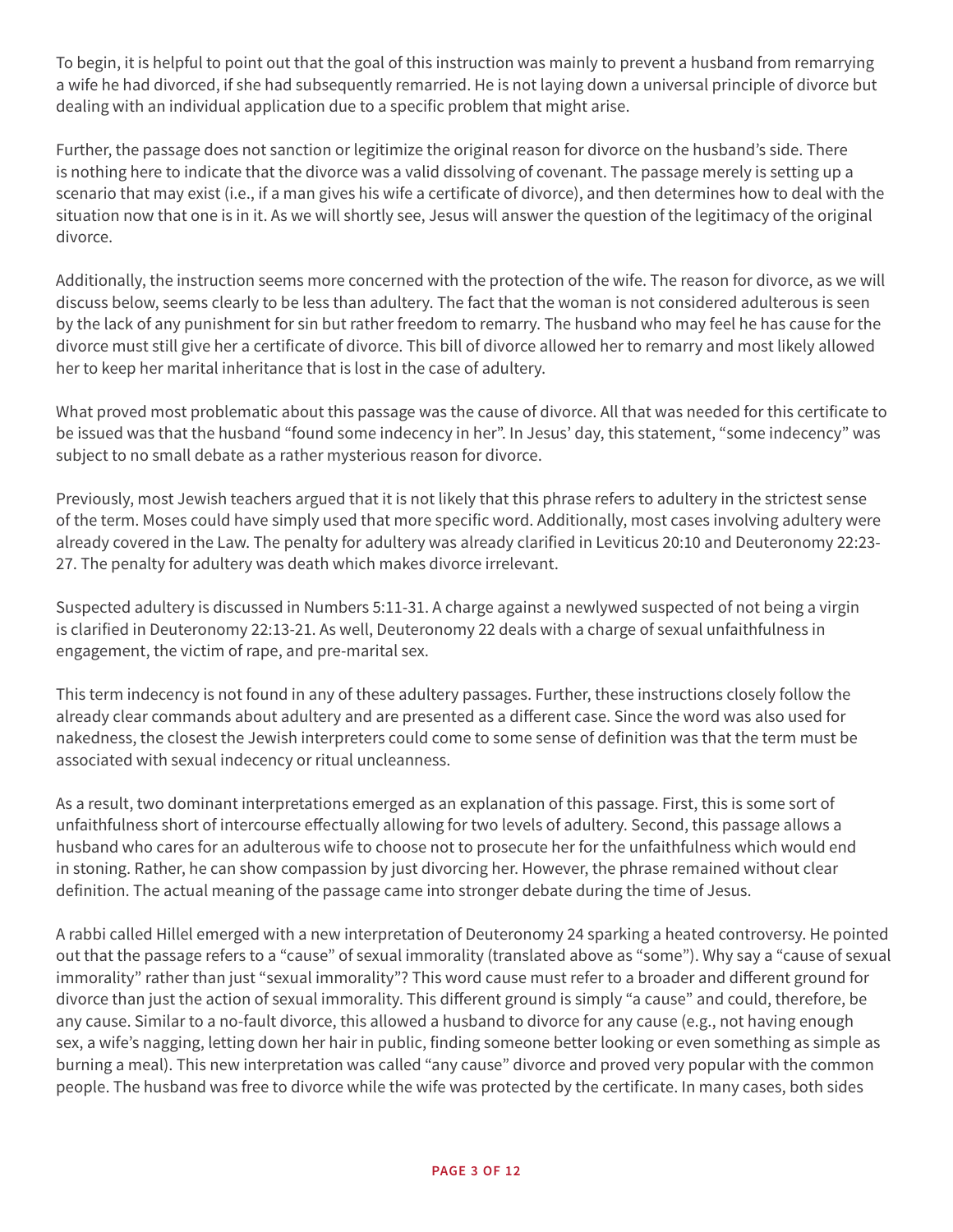were happy to walk away. However, it was strongly opposed by a rabbi named Shammai and his disciples. They maintained the more traditional interpretation of some form of actual sexual immorality. This debate formed the setting for Jesus' instructions on marriage and divorce. He is speaking into these interpretations to clarify what Moses' words actually meant. He is addressing the practices of divorce resulting from the debated interpretations of Deuteronomy 24 and the conditions of giving a certificate of divorce.

## **MATTHEW 5:31-32**

*"It was also said, 'Whoever divorces his wife, let him give her a certificate of divorce.' But I say to you that everyone who divorces his wife, except on the ground of sexual immorality, makes her commit adultery, and whoever marries a divorced woman commits adultery."* 

This instruction from Jesus comes in his seminal Sermon on the Mount. During this section, He is establishing the relationship of His teaching to the Old Testament Law. He begins by clearly declaring that the message He is bringing does not differ with the Old Testament but rather interprets and accomplishes the Law.

*"Do not think that I have come to abolish the Law or the Prophets; I have not come to abolish them but to fulfill them. For truly, I say to you, until heaven and earth pass away, not an iota, not a dot, will pass from the Law until all is accomplished. Therefore whoever relaxes one of the least of these commandments and teaches others to do the same will be called least in the kingdom of heaven, but whoever does them and teaches them will be called great in the kingdom of heaven. For I tell you, unless your righteousness exceeds that of the scribes and Pharisees, you will never enter the kingdom of heaven."* **Matthew 5:17-20**

Jesus was not criticizing the Old Testament but rather criticizing the way many interpreted it and failed to live up to it. He is rescuing the Law from its perversions and distortions at the hands of the pharisaical and rabbinical traditions. He is stating that the true intention of the Law is for it to be established both in action and in the heart. Jesus' teaching was intended to cause God's commands to shine with a piercing clarity, cutting through the fog of confusion created by all the rabbinical debate of His day, and displaying God's intention in the Old Testament command.

In verses 31-32, Jesus turns His focus to the Law and its teachings on divorce quoting from Deuteronomy 24 and addressing the debates of His day. To begin, Jesus makes it explicitly clear that Moses, and ultimately God, was not allowing a husband to give a certificate of divorce for "any cause". He clarifies adultery as the single cause of valid divorce in Deuteronomy. The weight of His statement is not where we normally put it. He is not so much emphasizing that you can divorce for adultery as much as He is declaring that no other cause is legitimate.

Any tolerance supposedly intimated in Deuteronomy 24 is overturned by Jesus' clear declaration. Divorce for any other cause is not valid; it does not nullify the marriage covenant. While a legal divorce may be given, the covenant remains in place in the eyes of God. Hence, a remarriage is considered adultery. Presumably, this would hold if the husband remarried as well. Further, Jesus views the divorce from the wrong done to the victim, in this case, the woman. The man who divorces for any other reason causes her to commit adultery. The action is wrong because it harms an innocent party. Obviously, the divorce alone does not do this. He is picturing the situation from the results of the divorce with the implication being that she will remarry (most likely due to station, finances, children, etc.). She is forced into this situation.

Next, what is often missed is the mercy in this command. Jesus declares that divorce is now an adequate response to adultery. Death and stoning, as commanded by the Law, are not needed. In addition, Jesus does not say the husband must divorce. He only guards the freedom to do so. Also, we must recognize that Jesus says nothing of remarriage for adultery in this passage. While possibly implied, any explicit permission must be found in other places.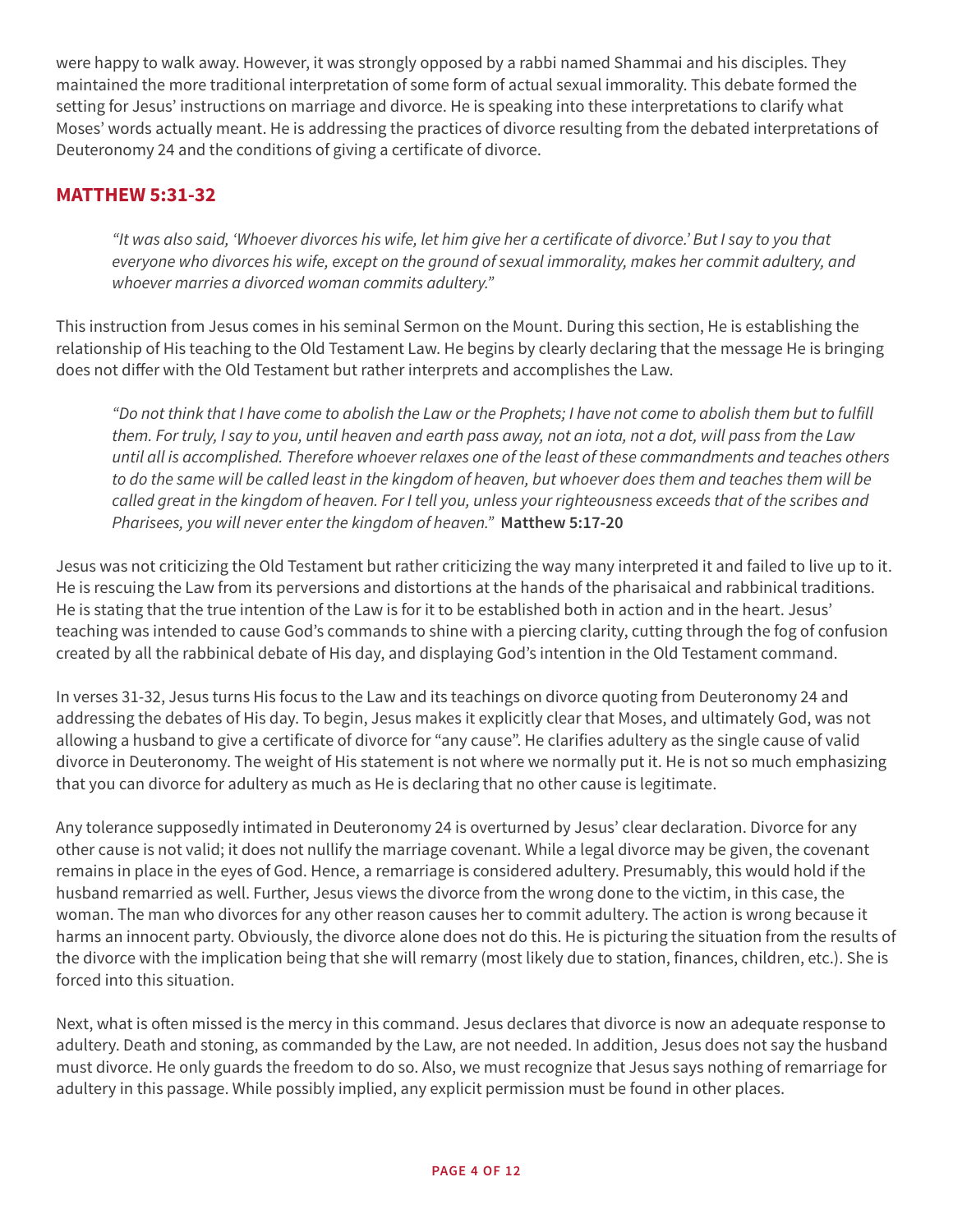Finally, we want to look briefly at the term Jesus uses for adultery, pornea. This word is a general term that includes adultery, incest, pre-marital sex, prostitution, etc. It typically involves physical sexual engagement with another. It is a different word than that used for lust which occurs a few verses earlier when Jesus speaks of adultery in the heart. Pornea is not primarily mental and inward, though that is a serious sin in itself that must be violently repented of as Jesus states. This seems to be actual physical adultery.

Certainly, this includes any kind of physical intercourse. However, the question is raised whether this could refer to physical contact that is less than actual intercourse. Clearly, such action is unfaithfulness, but is it adultery in the way Jesus uses the term? The only answer to that is that we can not be certain. In such cases, we leave it to the wisdom of the elders involved to handle such situations with the kindness and severity of God under the direction of the Holy Spirit, as well as the faith of the spouse who has suffered the unfaithfulness.

## **MATTHEW 19:3-12**

*"And Pharisees came up to him and tested him by asking, 'Is it lawful to divorce one's wife for any cause?' He answered, 'Have you not read that he who created them from the beginning made them male and female, and said, "Therefore a man shall leave his father and his mother and hold fast to his wife, and the two shall become one flesh"? So they are no longer two but one flesh. 'What therefore God has joined together, let not man separate.'" They said to him, 'Why then did Moses command one to give a certificate of divorce and to send her away?' He said to them, 'Because of your hardness of heart Moses allowed you to divorce your wives, but from the beginning it was not so. And I say to you: whoever divorces his wife, except for sexual immorality, and marries another, commits adultery.' The disciples said to him, 'If such is the case of a man with his wife, it is better not to marry.' But he said to them, 'Not everyone can receive this saying, but only those to whom it is given. For there are eunuchs who have been so from birth, and there are eunuchs who have been made eunuchs by men, and there are eunuchs who have made themselves eunuchs for the sake of the kingdom of heaven. Let the one who is able to receive this receive it.'"*

Again, the background for this passage seems to be the current debate between the disciples of Hillel and those that followed Shammai as discussed above. This debate is clearly seen in the question that Jesus is asked: "Is it lawful to divorce one's wife for any cause?" They are drawing him into the disagreement by asking His view as an attempt to trap him between the popular view of the people (Hillel) and the conservative view of the religious establishment (Shammai). Jesus begins with an appeal to God's original intention in marriage. Jesus is much more concerned about esteeming and preserving marriage than about the causes that allow for divorce. We can rush past his opening statements but they sound like a clarion call in our culture.

He states with unashamed conviction that marriage is between a male and female. In this simple statement, He overturns the Old Testament practice of polygamy. A man and a woman, singular, was the original intention. At the same time, He declares that the divine intention in marriage is heterosexual. God does not consider a homosexual union a marriage. In addition, He affirms that marriage is supposed to be for life. No man should separate the covenant of marriage since God is involved in the forming of the covenant. We should not be preoccupied with how to separate but with how to preserve "one flesh". Working against marriage is working against God as He is the one who joins them. The implication is that divorce should not happen.

The pharisees get the message loud and clear as is evident by their next question. They ask why does Moses command divorce then? This question is significant because Jesus is being directly asked whether Deuteronomy allows for divorce and under what causes. They are claiming Deuteronomy endorses and validates divorce. They are suggesting that Jesus is contradicting Moses.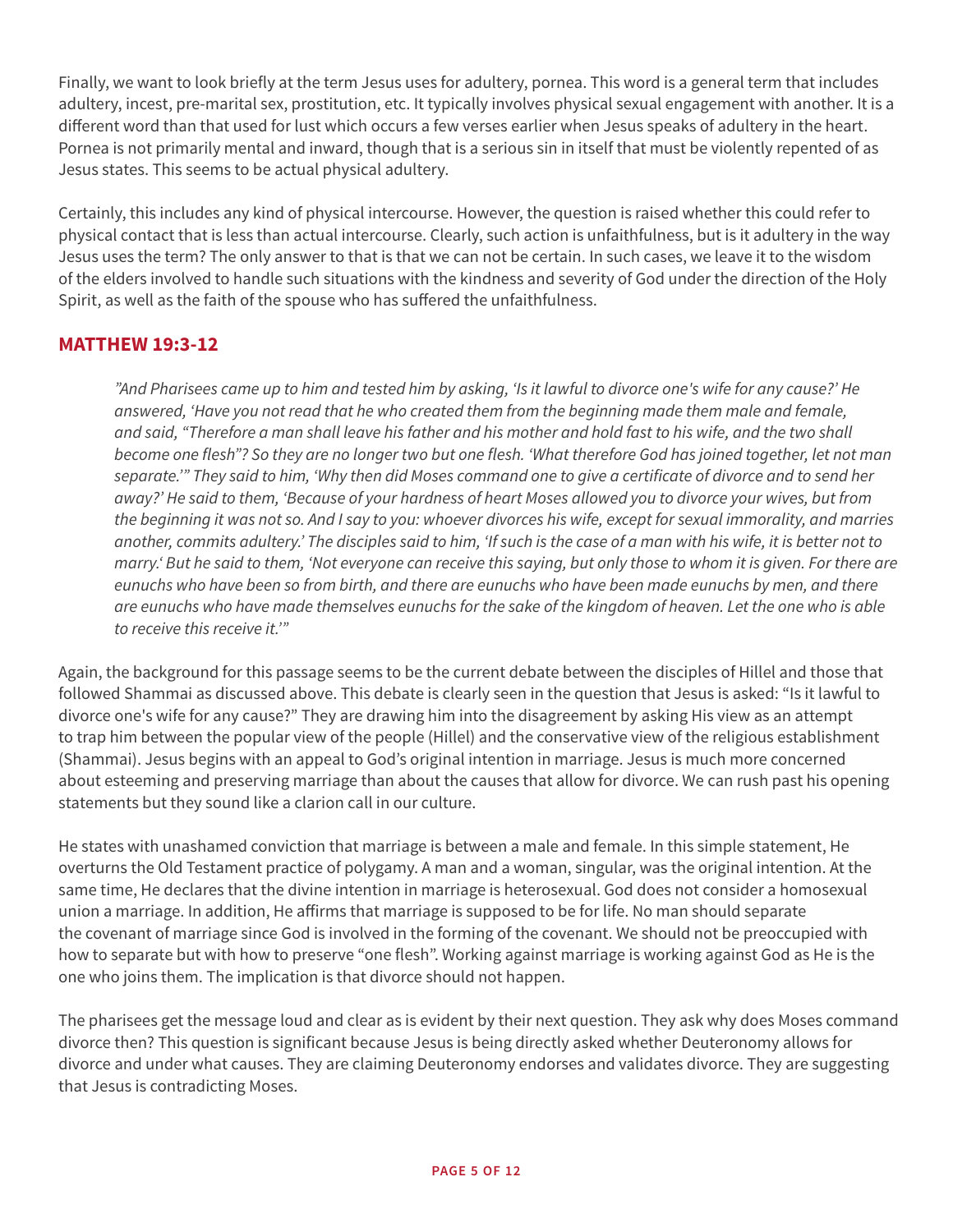Jesus states that Moses did not endorse divorce but gave an allowance because of the sinfulness of their hearts. The switch in verbs is remarkable. The pharisees state that Moses "commands" a divorce Jesus states divorce was "permitted." This statement in Deuteronomy was an allowance not a validation.

The reason for the allowance is because of the "hardness of heart." This phrase means a stubborn refusal to submit to God's plan. It was used of the Children of Israel during their wandering in the wilderness. They refused to go into the promised land and remained in the desert because they doubted the power of God to give them success. The problem was with the heart. If we could be given a new heart, then the allowance is no longer necessary. Indeed, this is what Jesus came to accomplish.

Jesus elucidates that Moses' certificate of divorce was a departure from the creation ordinance. That state of affairs was "not so" from the beginning. His statement is reinforced by His earlier command to "let not man separate". God in the beginning joined, man in his stubborn heart separated.

As in Matthew 5, the only legitimate exception that Jesus mentions is divorce for adultery. In turn, the disciples are shocked by the severity of the command. Their conclusion is that it is better not to marry. Jesus response is that the priority of the Kingdom of Heaven should guide us in making decisions about these things. If the demand of the Kingdom means it is better for us to stay single, then so we should.

## **MARK 10:1-12 AND LUKE 16:18**

*"And Pharisees came up and in order to test him asked, 'Is it lawful for a man to divorce his wife?' He answered them, 'What did Moses command ! you?' They said, 'Moses allowed a man to write a certificate of divorce and to send her away.' And Jesus said to them, 'Because of your hardness of heart he wrote you this commandment. But from the beginning of creation, "God made them male and female." "Therefore a man shall leave his father and mother and hold fast to his wife, and the two shall become one flesh." So they are no longer two but one flesh. What therefore God has joined together, let not man separate.' And in the house the disciples asked him again about this matter. And he said to them, 'Whoever divorces his wife and marries another commits adultery against her, and if she divorces her husband and marries another, she commits adultery.'"* 

*"Everyone who divorces his wife and marries another commits adultery, and he who marries a woman divorced from her husband commits adultery."*

We will take the final two statements of Jesus on this subject together as they are similar in message. These passages cover much of the same ground as the above passages with the following clarification and addition. Jesus clearly states that remarriage without a valid cause for the previous divorce constitutes adultery. While the divorce may be granted in a human court, the covenant is not broken before God. The original marriage is still recognized in some sense. Hence, remarriage is adultery. Adultery as an exception is not endorsed or denied. It is simply not addressed. Although, harmonizing with Jesus' other statements would indicate that remarriage after adultery would be the only exception mentioned by Him.

## **1 CORINTHIANS 7:6-40**

Paul deals with another set of questions regarding marriage, divorce and remarriage that are not directly addressed in Jesus' teaching. How does the new birth affect our marriage or freedom to marry? We come in forgiven (1 Corinthians 6:9-11) and changed. We are no longer what we were but are in fact new creations (2 Corinthians 5:171-18). Since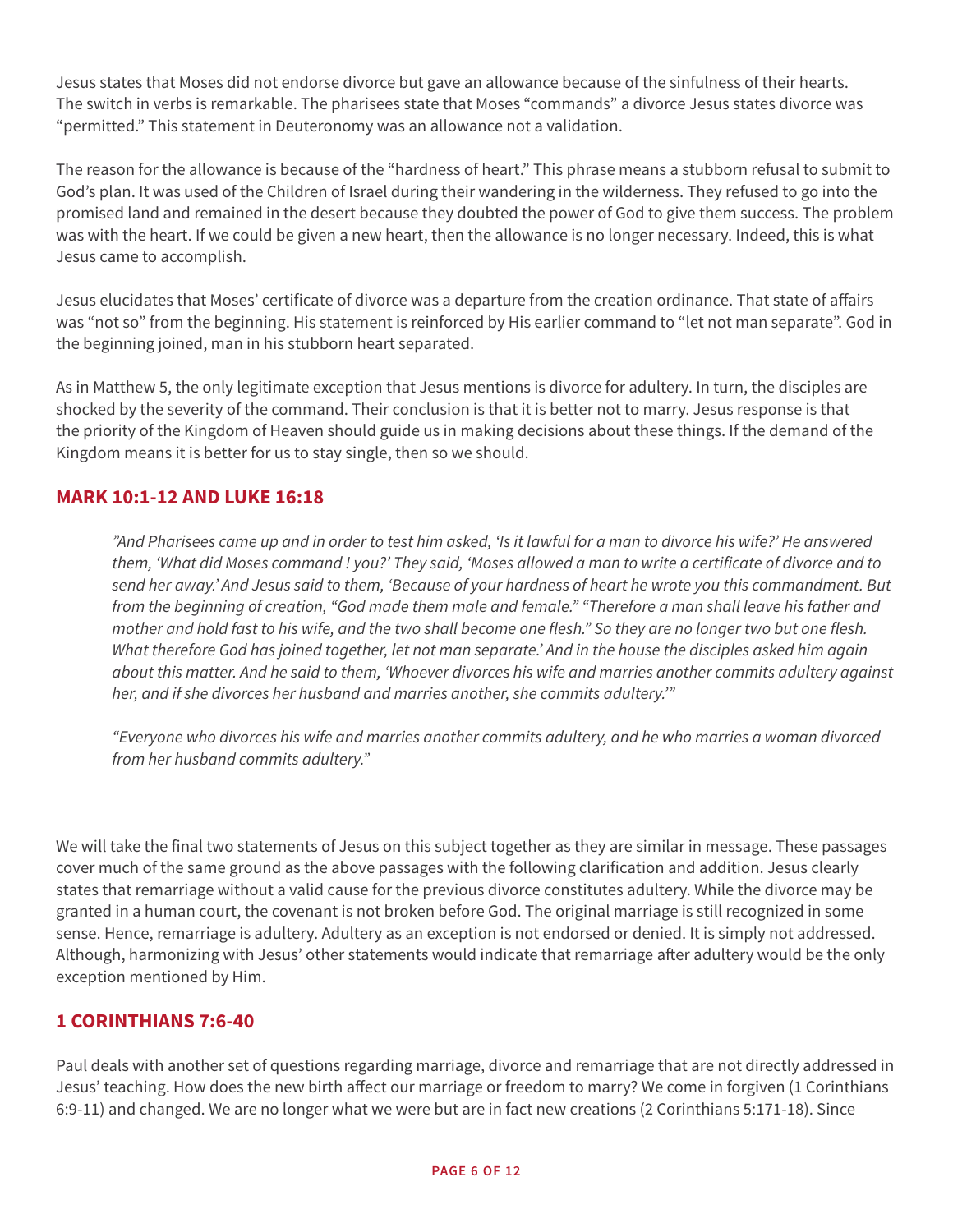the old has gone and all has been made new, what does this mean for our marriages? Does this new, higher life have anything to do with marriage? In addition, times in Corinth were difficult and many were awaiting the return of Christ to save them from the current challenges. Should we even be concerned with such earthly things as marriage since we are a spiritual, heavenly people?

Many different thoughts were being tossed around, so Paul, by the wisdom of God, brings his apostolic counsel. He is not so much laying down a theology of marriage but, with pastoral concern, is applying the truth to people's lives. Paul proceeds with a general principle that he works out in application repeatedly in regards to various groups of people: it is best to remain in one's current state upon being born again.

It is debated whether this counsel reflects a universal principle for all Christians or whether it is Paul's advice based on the severe pressures the Corinthians were facing. Many believe that verses 17-24 reflect the fact that this counsel is Paul's recommendation to all:

*"Only let each person lead the life that the Lord has assigned to him, and to which God has called him. This is my rule in all the churches...Each one should remain in the condition in which he was called...So, brothers, in whatever condition each was called, there let him remain with God."*

However, others see in verse 26 a clarification that Paul's encouragement is determined by the present circumstances: "I think that in view of the present distress it is good for a person to remain as he is." While our conclusion to this debate may strongly affect the value we place on remaining single or choosing to marry, it does not have as much influence on the conditions for divorce and remarriage elucidated by Paul in this passage. Therefore, we will explore this passage primarily seeking to understand the implications of his teaching for the possibilities of divorce and remarriage.

We will look at Paul's instruction by grouping the verses according the category of people being addressed:

# **TO THE UNMARRIED:**

"Now as a concession, not a command, I say this. I wish that all were as I myself am. But each has his own gift from God, one of one kind and one of another. To the unmarried and the widows I say that it is good for them to remain single as I am. But if they cannot exercise self-control, they should marry. For it is better to marry than to burn with passion."

Paul applies the above principle first to the unmarried. Such a term would include all the single, divorced and widowed upon entering the Kingdom of God. Paul believes it is advantageous that they stay single and focus on the Kingdom of God. However, he does commend marriage to those who find remaining single too difficult. Presumably, as stated in other places, if a single person does choose to marry, he/she must only marry another Christian.

## **TO THE MARRIED IN THE LORD:**

*"To the married I give this charge (not I, but the Lord): the wife should not separate from her husband (but if she does, she should remain unmarried or else be reconciled to her husband), and the husband should not divorce his wife."* 

Paul addresses the married by referring back to the Lord's command to not divorce and applies that as a current command to all Christians. Those who come into Christ as married are to remain married. The new life does not allow them a new marriage to someone else but rather renews their current marriage. If two Christians marry after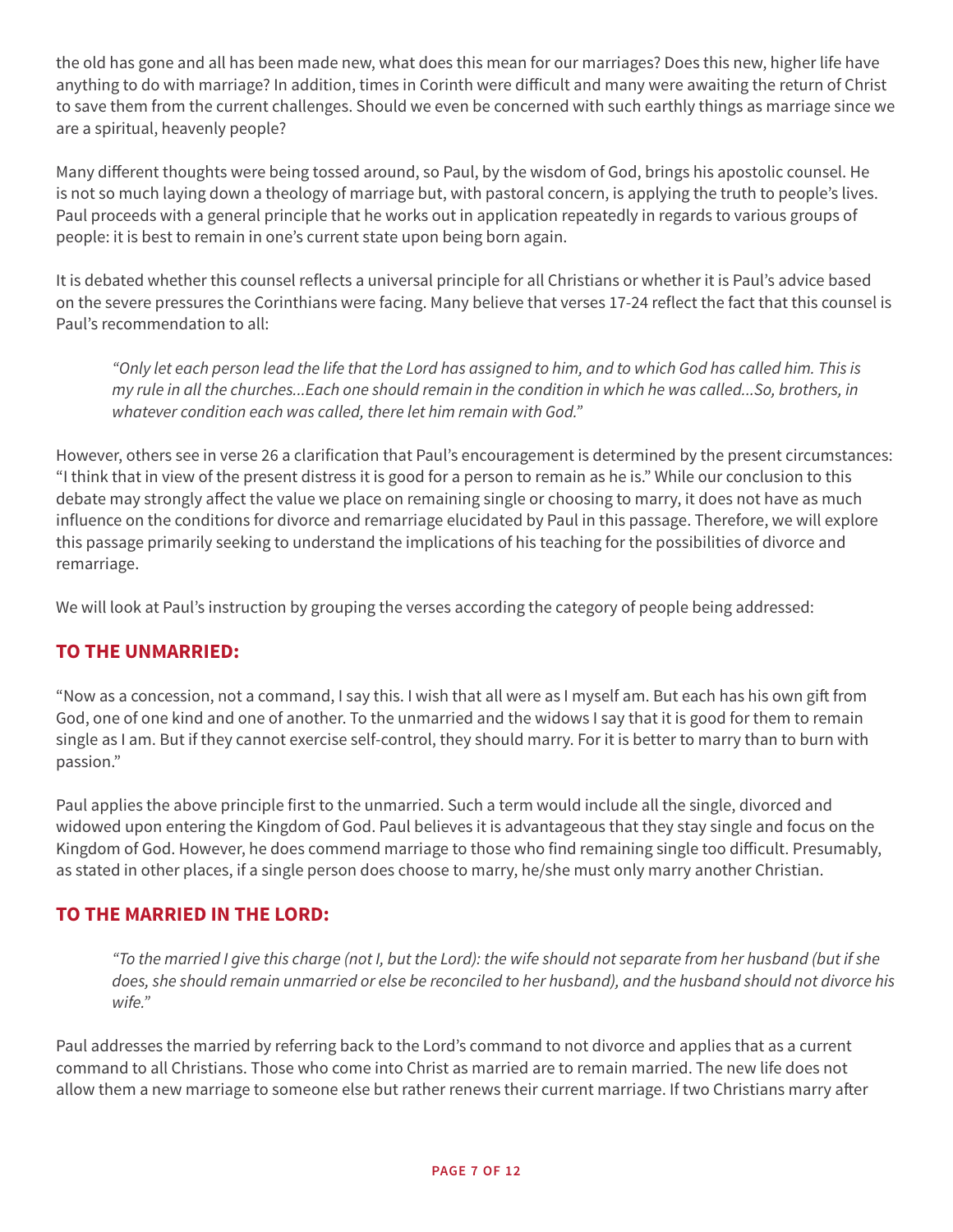conversion, this verse would equally apply to them. They are to remain married and not divorce.

Paul goes on to give instruction relating to the case of "if she does." This exceptive clause is not a validation of the separation or divorce akin to divorce for adultery. In other words, he is not lessening the demand of Christ by allowing them to divorce even though they should not. Rather, he is simply stating what should happen if such separation occurs.

Despite his instruction to remain married, he knows some may not choose or feel able to keep it. In such cases, separation must be seen as temporary and reconciliation must always be the goal. Remarriage to another is not allowed. Paul introduces a state where a divorce may be tolerated in the church but remarriage is clearly not allowed.

Paul does not list adultery as an exception in this passage. But, as he is clearly referring to Jesus' teaching on the issue, that would presumably be understood. The omission makes further sense if we remember that Paul is not directly addressing reasons for divorce but how Christians should proceed in their new life in Christ.

#### **TO THE MIXED MARRIAGE:**

*"To the rest I say (I, not the Lord) that if any brother has a wife who is an unbeliever, and she consents to live with him, he should not divorce her. If any woman has a husband who is an unbeliever, and he consents to live with her, she should not divorce him. For the unbelieving husband is made holy because of his wife, and the unbelieving wife is made holy because of her husband. Otherwise your children would be unclean, but as it is, they are holy. But if the unbelieving partner separates, let it be so. In such cases the brother or sister is not enslaved. God has called you to peace. For how do you know, wife, whether you will save your husband? Or how do you know, husband, whether you will save your wife?"*

The switch in person from the Lord to Paul should not be understood as making these statements less inspired. He clearly expected his counsel to be followed as apostolic instruction. Paul is merely clarifying that he is switching from a subject that the Lord explicitly addressed to one that He did not. Jesus did not comment on the unique situation of one spouse becoming a Christian and the other remaining an unbeliever. Paul is now giving counsel based on his apostolic commission and care as well as his understanding of the rest of Scripture.

Those who find themselves in mixed marriages should remain in them as long as the unbelieving spouse is content to remain in the relationship. The believer should take no initiative in ending the marriage. In fact, in light of the rest of Scripture, they should live in such a way that their behavior may convince their unbelieving spouse of the reality of the gospel (1 Pet. 3:1-2).

The reason for this command to stay together is that the covenant of marriage remains valid even after conversion. The unbeliever does not corrupt the marriage with his or her lack of faith. Instead, the faith of the believer invites the blessing of God and makes the union and its children holy. Grace is stronger than sin. The sacredness of the original marriage is affirmed even after such a life altering transformation as conversion.

Paul's counsel is directed to the believer, but he also takes into account the will of the unbeliever. If the unbelieving spouse is not pleased to remain in the marriage and decides to divorce, the believing spouse should let it happen. This is the opposite of the counsel Paul has just given to two believing spouses in the previous verses. There, Paul commands them to "not separate" and "be reconciled". Here, his injunctions are to "let it" happen and you are "not enslaved" or bound. This is a marked difference. Paul's reason for letting it happen is that the believer has no way of knowing if his/her influence would ever cause the unbelieving spouse to change.

While divorce is certainly permitted in this situation, granted that it is only initiated by the unbelieving spouse,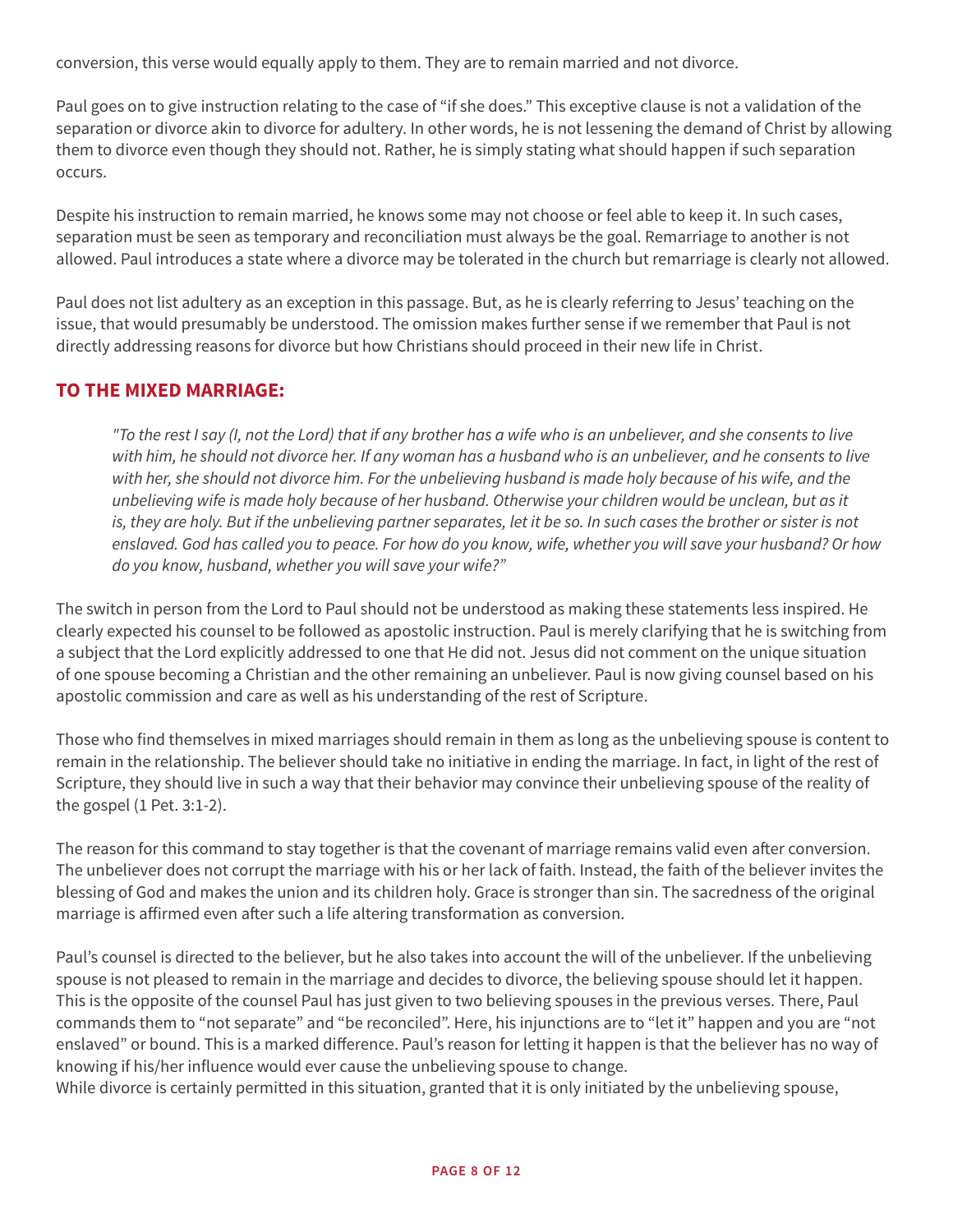the question remains whether the believing spouse is free to remarry. The answer to this question depends on our understanding of the phrase "not enslaved" or "not bound" (NIV). Does this only mean that the believer is not bound or enslaved to their covenant responsibilities toward the unbelieving spouse (i.e. they are free to be separated but not necessarily free to remarry)? Or does it refer to the marriage itself (i.e., they are not bound by the covenant and can therefore remarry)?

The main arguments for separation only, without freedom to remarry, are as follows. First, the force of the phrase used (not enslaved) could be satisfied by a separation and would not require a divorce. Second, the issue of divorce and remarriage is so weighty that we should expect to have a clearer statement from Paul to warrant our allowing remarriage after divorce for any other reason than adultery. Third, if Paul is adding another allowance for divorce and remarriage, is this not a double standard? He just told two believing spouses that they may not remarry after separation. Is the nature of the marriage bond changed just because one spouse is unbelieving? There has been no adultery so the covenant must remain.

Now, we turn to the main arguments for the separation being a valid divorce allowing for remarriage. First, if all Paul had in mind was the same type of separation as verse 11, we should expect him to say the same thing. Instead, we have a striking difference in his instructions. In fact, this instruction seems in direct contrast to his counsel to two believing spouses. Second, Paul uses similar phrasing in this passage as he does for the valid dissolution of the marriage covenant in v. 39 (A woman is bound to her husband as long as he lives). Third, Paul is not using a doublestandard but referring to different circumstances resulting in different instructions. Fourth, the phrase "not under bondage" is the exact wording in ancient divorce contracts allowing for freedom to remarry and would have been understood that way.

It seems to us that the weight of the argument leans to the conclusion that Paul's statement is in reference to a valid form of divorce allowing for freedom to remarry. Such a conclusion would be consistent with Old Testament teaching as well. Along with adultery, the Law and Jewish tradition allowed for one other cause of valid divorce: abandonment. Exodus 21:10-11 protected certain wives and allowed for divorce if their husbands did not give them physical affection and material provision. Effectually, such husbands broke the covenantal commitment to leave and cleave by their neglect of their responsibilities. This was not a minor or momentary failure but complete abandonment. Such wives were allowed to remarry.

Paul would have known of this Old Testament passage and the common Jewish practice of considering abandonment a valid divorce allowing for remarriage. The Exodus passage probably stood behind Paul's command that husbands cherish (affection) and nourish (provision) their wives. Such a complete violation of covenantal vows by an unbelieving spouse leaving a believing spouse, as mentioned above, would be tantamount to abandonment. There would be no real basis of appeal to the unbelieving spouse to bring him or her to repentance, or any firm hope for future salvation. Therefore, our current position is that a believing spouse, abandoned by an unbeliever, would be free to remarry in the Lord.

## **TO THE WIDOWED:**

*"A woman is bound to her husband as long as he lives. But if her husband dies, she is free to marry anyone she wishes, but he must belong to the Lord. In my judgment, she is happier if she stays as she is—and I think that I too have the Spirit of God."* 

In this passage, Paul's instructions are simple and straightforward. The covenant of marriage only lasts until death. If a spouse is widowed, he or she is always free to remarry. However, Paul would prefer they stay in their current state, single, as he is.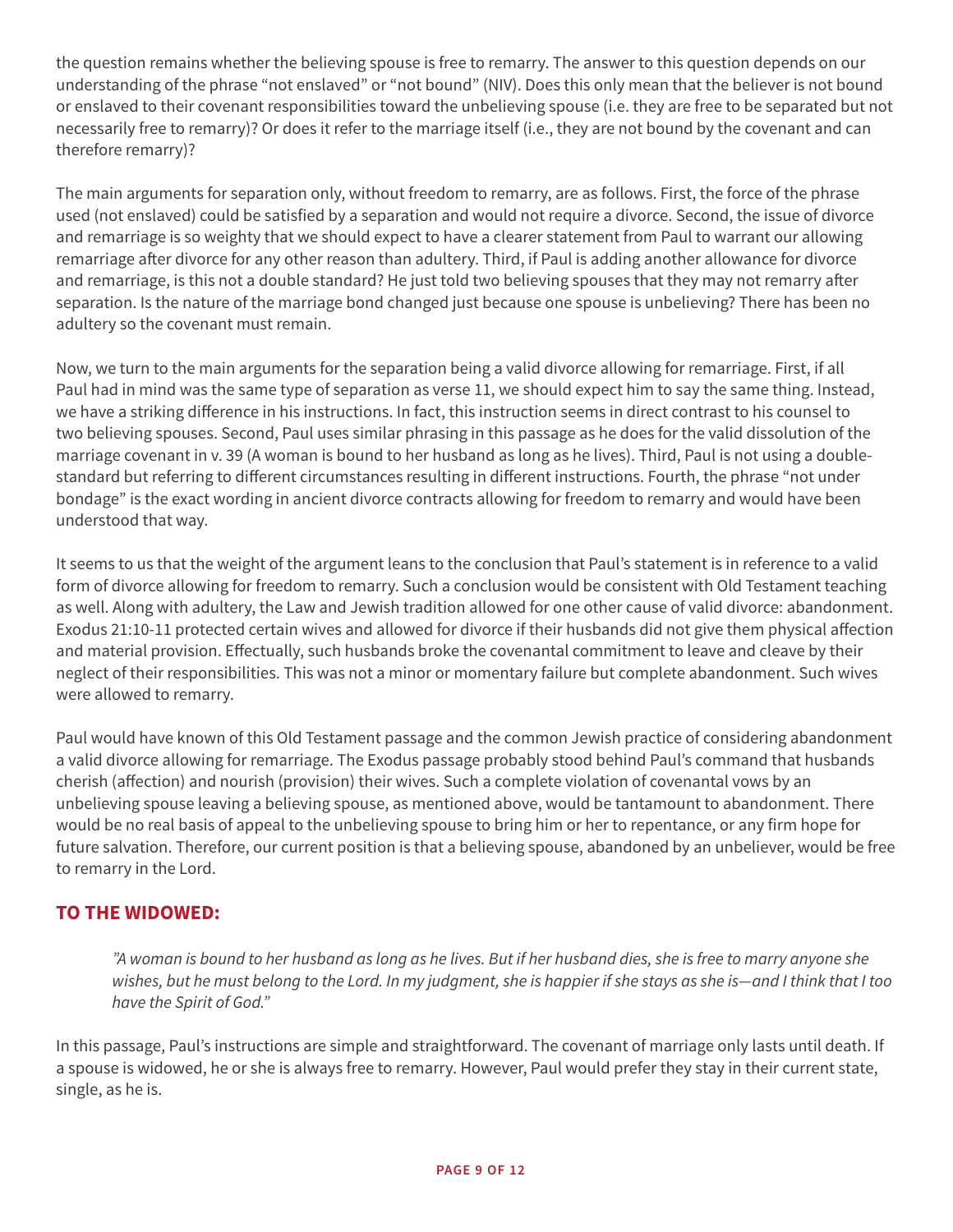## **SUMMARY OF TEACHINGS ON DIVORCE:**

To summarize what has been covered so far, the Bible clearly teaches the following about divorce and remarriage:

- 1. Divorce is valid but not necessary for adultery (violation of one flesh). If divorce for adultery occurs, the harmed spouse is free to remarry.
- 2. Divorce is valid for abandonment by an unbeliever (violation of leave and cleave). The believer is allowed to remarry.
- 3. Divorce may not be initiated by a believer for any other reason than adultery.
- 4. If a divorce occurs that is not the result of adultery or abandonment by an unbeliever, it is against the command of Scripture, but may be tolerated. However, the covenant remains in place and remarriage is not allowed. The spouses must remain single or be reconciled.

## **POSSIBLE EXTENSIONS OF VALID DIVORCE:**

This raises the question, "Are there any other grounds for valid divorce that allow for remarriage?" If we have to quote chapter and verse to prove additional grounds, then the simple answer is no. However, if we understand the teachings of Scripture as general principles and follow Paul's example of applying those principles to specific situations, there may be some. Indeed, this is often how Jesus responded to the Pharisees who quoted the letter of the Law to Him. He found the heart principle behind the command of the Scripture and applied it in current circumstances. However, we must approach such extensions with caution. It is easy to read our own justifications into the principles of the Bible.

We will only cover two possible extensions of the Scriptural principles of divorce that may carry with them the freedom to remarry. One situation not mentioned in Scripture is the case of abuse. Abuse is a term used for a wide range of actions in our day and can be somewhat vague. Some people even refer to Biblical teachings on roles and servanthood as abuse. By the term abuse, we mean that which poses a real danger and harm to another. Let us state clearly that if any spouse or child is in physical danger, the first priority is for them to find safety. Separation may be necessary in the immediate, even if reconciliation is the long-term goal. The Church should not be guilty of using a legalistic interpretation of marriage to keep someone in harm's way.

If someone is unrepentant of their abusive patterns or staying in the marriage poses imminent danger to the spouse or children, then separation or divorce seems a necessary and appropriate response. Surely, such abuse is a complete breaking of the marital vow to cleave, nurture and cherish and may be equivalent, in principle, to abandonment.

When such a marriage ends in divorce, is there freedom to remarry? We must admit that our conclusion can not be certain. If we understand abuse to be equal to the type of abandonment by an unbeliever mentioned by Paul and the Old Testament (see above), then the divorce would be valid in the sense that freedom to remarry is given. However, if abuse is not considered on par with abandonment, then the divorce may be necessary for the protection of the spouse and children, but the covenant deemed to remain in place. In which case, the spouse should remain unmarried or, if repentance is worked out, reconcile. This decision should be left to the faith and conscience of those involved.

The other possible extension we want to raise is that of abandonment by so-called believers. One of the situations we face that Paul did not is the amount of people who take the label Christian but do not live the life. This becomes important because Paul commands a different response from the spouse who has been divorced by a believer than by one who has been divorced by an unbeliever.

It is possible that a person calling themselves a Christian could show such perseverance in willful sin, such disregard for the demands of Christ on their lives and such resistance to the assistance and discipline of the church in restoring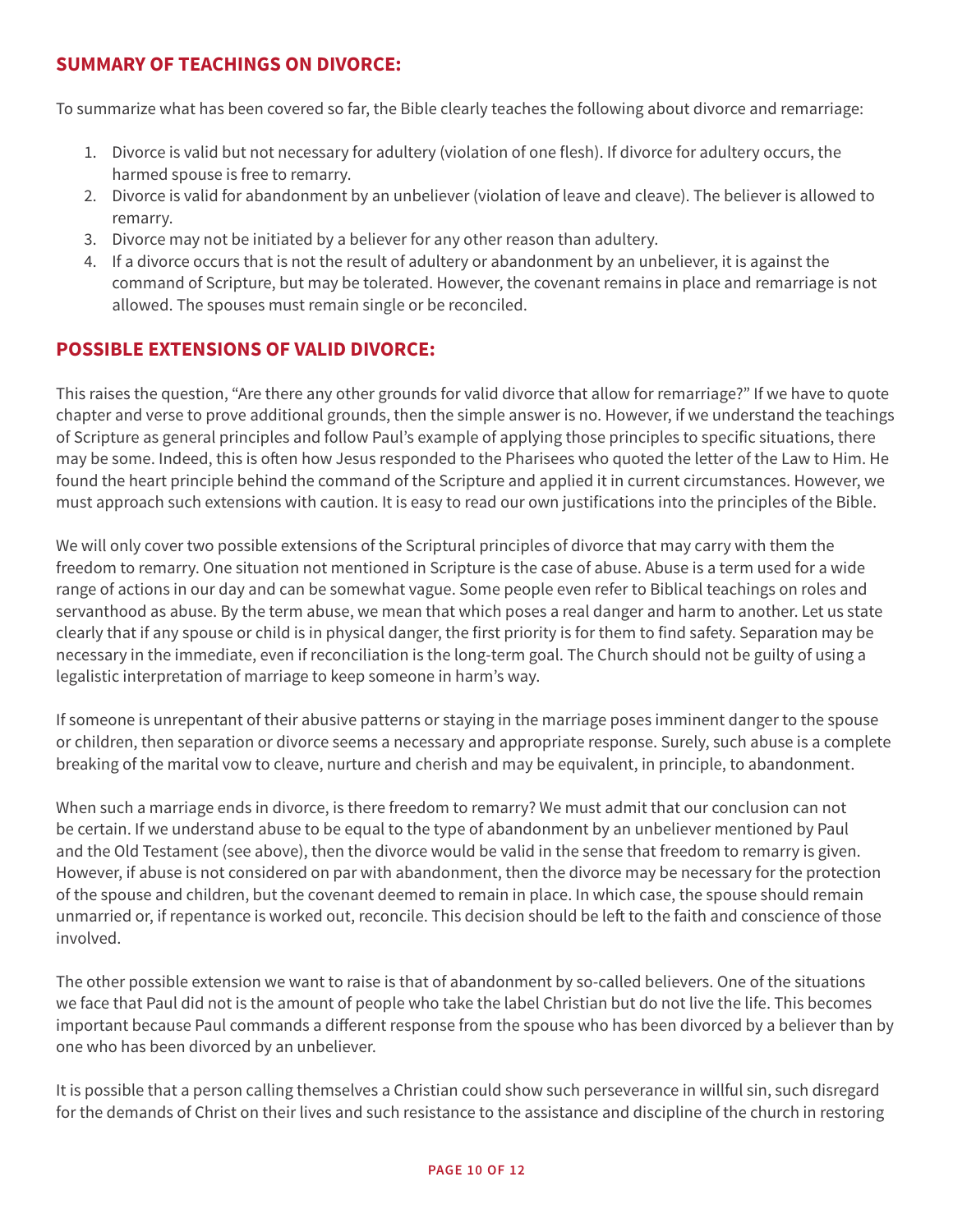the marriage that their actions may be considered equivalent to an abandonment of the Christian faith. In such circumstances, reconciliation is deemed impossible apart from a work of the Spirit equivalent to the new birth. In this case, the teaching of Paul on mixed marriages may apply. Such a divorce would effectually be abandonment by an unbeliever. In that case, the divorced spouse would be free to remarry.

Unfortunately, life is not always that clear. Someone may walk away from God for a season while retaining their salvation and return to the Christian life years later. Part of working out his/her repentance could involve reconciliation to the spouse he/she left. The divorced spouse in such a situation would be instructed by Paul to reconcile or remain single. Again, these situations are not always self-evident and would have to be determined by time and fruit as well as the faith and the conscience of the apostle, elders and individuals involved.

The above situations may describe two extensions of valid divorce that are allowed in principle by Scripture. However, any true exceptions dare not become excuses to escape a difficult relationship. Rather, they only occur when one partner ruptures the marriage covenant against the non-offending party's best efforts to preserve the marriage. Such cases may result in the freedom to divorce, but it remains unclear whether they carry with them the equal liberty to remarry.

Any other possible extensions of divorce and remarriage would have to be worked out with a submissive heart and in response to the perceived direction of the Holy Spirit. The faith and conscience of the apostle, elders and individuals involved would lead the way.

In certain cases not directly addressed in Scripture, it may be that a team of elders find no peace in their hearts that the situation under consideration represents a true extension of the principles of Scripture regarding divorce and remarriage. In such circumstances, they may find themselves under heavy pressure from the people involved as well as others in the church. However, every elder should know the freedom to be true to his convictions of the Word of God despite the pressure of the culture around him, the faith of the individuals concerned or even his own sense of care for the people involved. The same may be true, if a group of elders have faith for a couple to remarry in debatable circumstances. Each elder should know the freedom to work with his faith and the faith of the couple in establishing the marriage in Christ. All such situations should be worked out in concert with apostolic counsel.

On the other hand, a team of elders may find themselves in the awkward position where one elder has faith for a valid divorce or remarriage where another does not. The first appeal, in such circumstances, would be for apostolic involvement to help determine the way forward. Apostolic authority was often used in the New Testament Church to bring unity into situations just like this. However, at times, a clear decision may still be unattainable and any way forward debatable. It is possible that in such cases each elder would be free to follow his own conscience with a teachable heart and humble attitude.

Before concluding, it is necessary to touch on the issue of receiving couples into the church who have married under questionable circumstances, possibly even against the counsel of elders and the teaching of Scripture. What if an individual or couple who have been counseled not to remarry leave the church and come back to it married? What if the spouse of an invalid divorce has already remarried? What if a couple has remarried with the faith of one elder but not another? In all these situations and more, how do we receive a couple who has already married or remarried?

No matter how unclear the case for marriage or remarriage may have been previously, once a couple have married, they are clearly married. In such circumstances, receiving such a couple into the life of the church may involve their first working through issues of repentance with other spouses, elders, churches, etc. However, due to our understanding of the grace of God in the sacrifice of Christ, where there is genuine repentance, their past sins would no longer be held against them or their marriage. Their current marriage is a true and valid marriage. They should be received and cared for by all in the same manner as any other married couple.